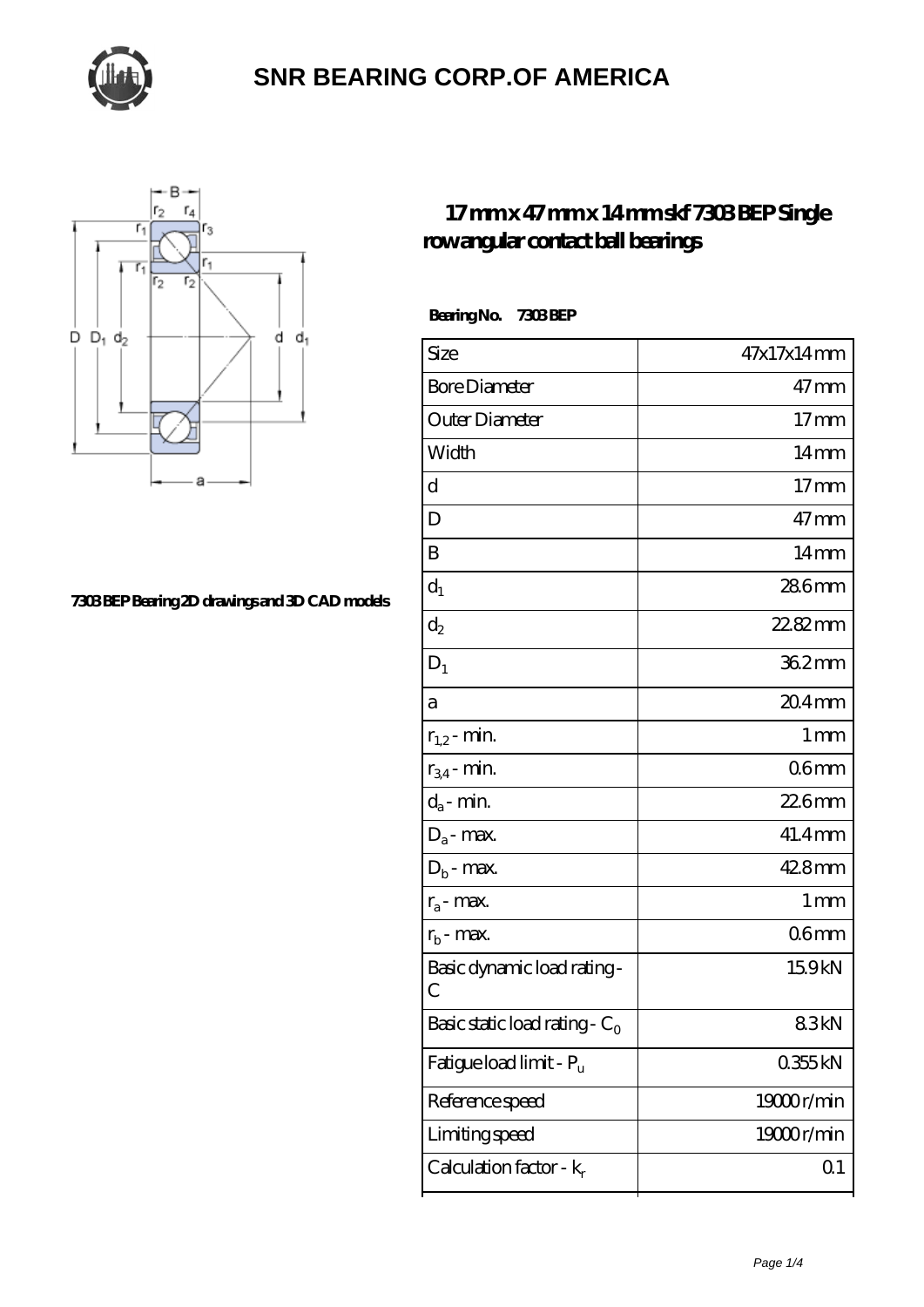

| Calculation factor - ka            | 1.6                                       |
|------------------------------------|-------------------------------------------|
| Calculation factor - e             | 1.14                                      |
| Calculation factor - X             | 0.57                                      |
| Calculation factor - $Y_0$         | 0.52                                      |
| Calculation factor - $Y_1$         | 0.55                                      |
| Calculation factor - $Y_2$         | 093                                       |
| Calculation factor - X             | 035                                       |
| Calculation factor - $Y_0$         | 026                                       |
| Calculation factor - $Y_1$         |                                           |
| Calculation factor - $Y_2$         | 0.57                                      |
| Category                           | Angular Contact Ball<br>Bearings          |
| Inventory                          | 0 <sub>0</sub>                            |
| Manufacturer Name                  | <b>SKF</b>                                |
| Minimum Buy Quantity               | N/A                                       |
| Weight / Kilogram                  | Q <sub>11</sub>                           |
| Product Group                      | <b>BOO308</b>                             |
| Enclosure                          | Open                                      |
| Flush Ground                       | No                                        |
| Rolling Element                    | <b>Ball Bearing</b>                       |
| Number of Rows of Balls            | Single Row                                |
| Precision Class                    | ABEC 3   ISO P6                           |
| Maximum Capacity / Filling<br>Slot | No                                        |
| Snap Ring                          | No                                        |
| Cage Material                      | Polymer                                   |
| Contact Angle                      | 40Degree                                  |
| <b>Internal Clearance</b>          | CO-Medium                                 |
| Number of Bearings                 | 1 (Single)                                |
| Inch - Metric                      | Metric                                    |
| Long Description                   | 17MM Bore; 47MM<br>Outside Diameter; 14MM |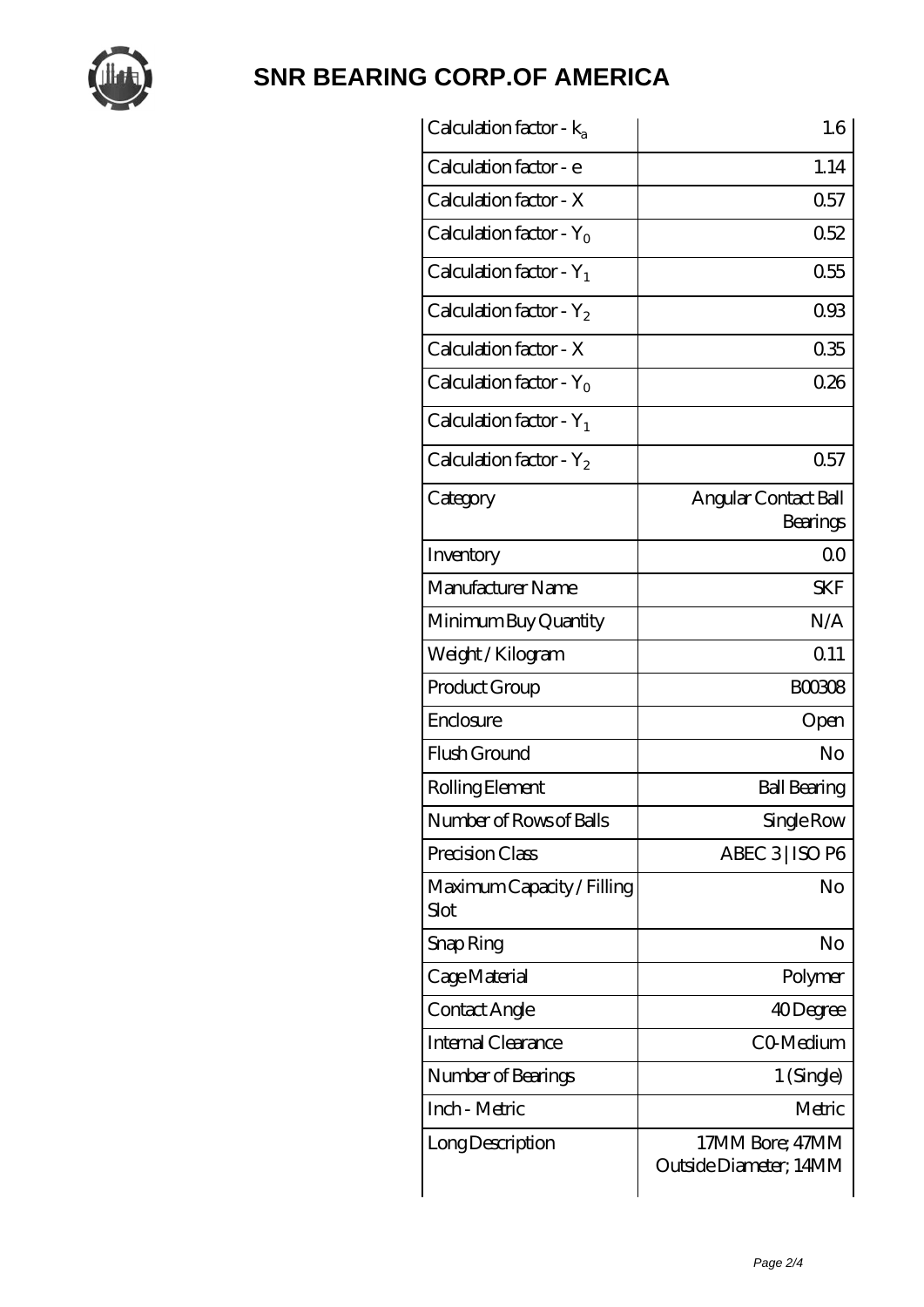

|                              | Width; Open; No Flush                                      |
|------------------------------|------------------------------------------------------------|
|                              | Ground; Ball Bearing, Single<br>Row of Balls, ABEC 3   ISO |
|                              | P6; No Filling Slot; No Snap                               |
|                              | Ring                                                       |
| Category                     | Angular Contact Ball                                       |
|                              | Bearing                                                    |
| <b>UNSPSC</b>                | 31171531                                                   |
| Harmonized Tariff Code       | 8482105028                                                 |
| Noun                         | Bearing                                                    |
| Keyword String               | Angular Contact                                            |
| Manufacturer URL             | http://www.skf.com                                         |
| Manufacturer Item Number     | 7303BEP                                                    |
| Weight/LBS                   | 0245                                                       |
| Outside Diameter             | 1.85Inch   47 Millimeter                                   |
| Width                        | 0.551 Inch   14 Millimeter                                 |
| Bore                         | 0669Inch   17 Millimeter                                   |
| bore diameter:               | $17$ mm                                                    |
| radial static load capacity: | 83kN                                                       |
| outside diameter:            | $47$ mm                                                    |
| cage material:               | Nylon                                                      |
| overall width:               | $14 \text{mm}$                                             |
| outer ring width:            | 14 mm                                                      |
| contact angle:               | $40^{\circ}$                                               |
| maximum rpm:                 | 19000RPM                                                   |
| rowtype & fill slot:         | Single-RowNon-Fill Slot                                    |
| finish/coating               | Uncoated                                                   |
| internal clearance:          | CO                                                         |
| precision rating             | ABEC 3(ISO Class 6)                                        |
| closure type:                | Open                                                       |
| fillet radius                | $1 \,\mathrm{mm}$                                          |
| radial dynamic load          | 15.9kN                                                     |
| capacity:                    |                                                            |
| series:                      | 73                                                         |
|                              |                                                            |